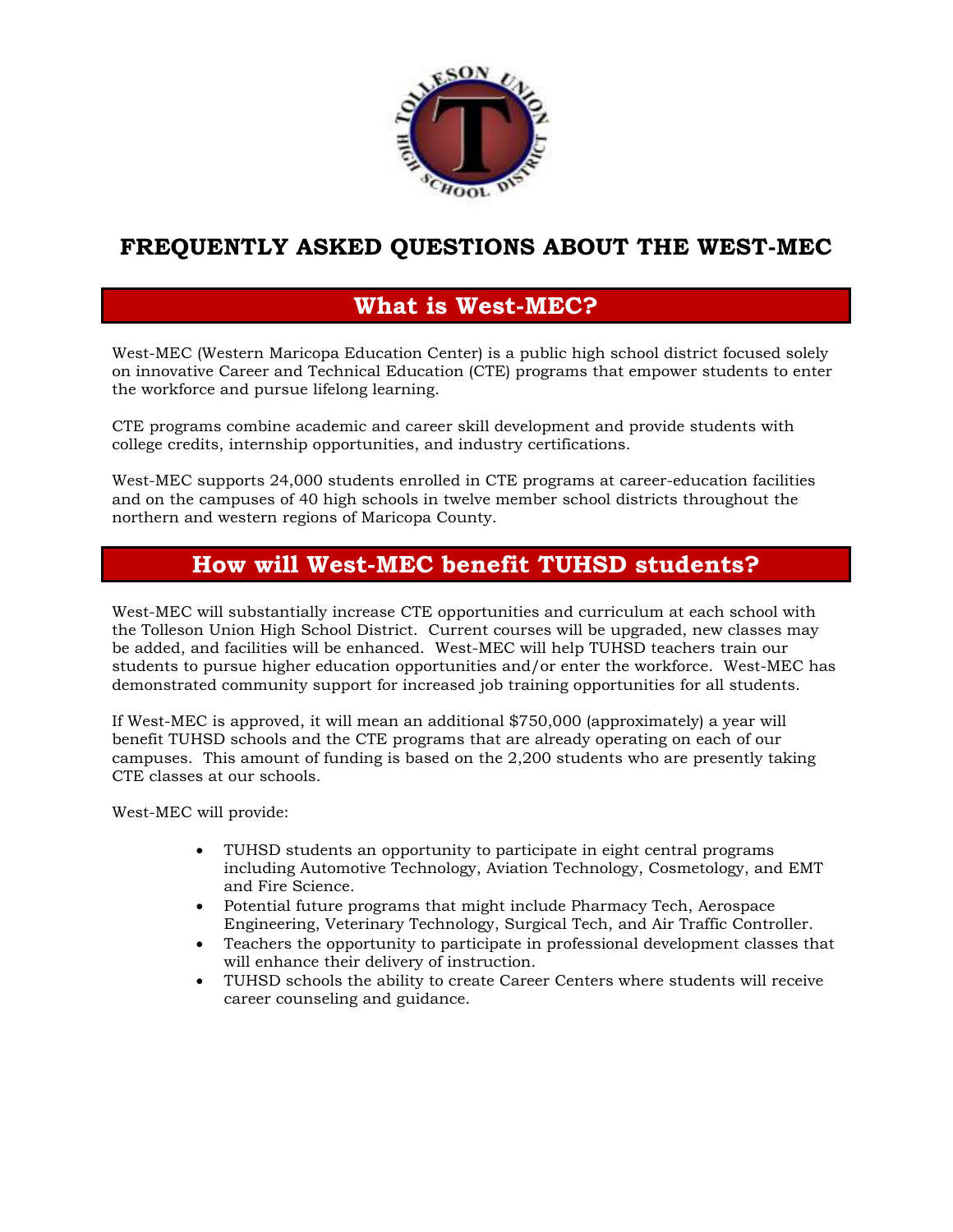## **What will joining West-MEC cost a TUHSD taxpayer?**

It TUHSD voters approve the District joining West-MEC, it will cost homeowners \$5.00 a year on a home with a full cash value of \$100,000.

### **How many TUHSD students are enrolled in CTE?**

Currently there are over **2,200 TUHSD students enrolled in CTE classes** throughout the district. The majority of students take CTE classes on their home campus, but there are several students who are participating in CTE programs (Cosmetology and Auto Technology) at central locations.

#### **What CTE classes are offered in TUHSD?**

The Tolleson Union High School District currently offers the following classes:

Culinary Arts **Marketing** Carpentry Carpentry Sports Medicine Early Childhood Electronics Business Operations **Bioscience** Finance Fashion Drafting Welding Auto Tech IT Programming

### **What are the four components of the CTE Model?**

CTE is an instructional delivery system that gives students a well-rounded learning experience. CTE focuses on classroom and interactive laboratory instruction. Students also participate in personal and leadership development through Career and Technical Student Organizations (CTSOs). The CTE Program Delivery Model is comprised of four components:

- 1. Classroom Instruction
- 2. Hands-On Instruction
- 3. Career-Based Experience
- 4. Leadership Development

## **How do CTE students perform academically?**

- **92%** of students who completed a CTE program passed AIMS Math as compared to a passing rate of 70% for all other students.
- **95%** of students who completed a CTE program passed AIMS Reading as compared to a passing rate of 75% for all other students.
- **96%** of students who completed a CTE program passed AIMS Writing as compared to a passing rate of 72% for all other students.
- **99%** of students who completed a CTE program graduated on time as compared to 76% for all other students.